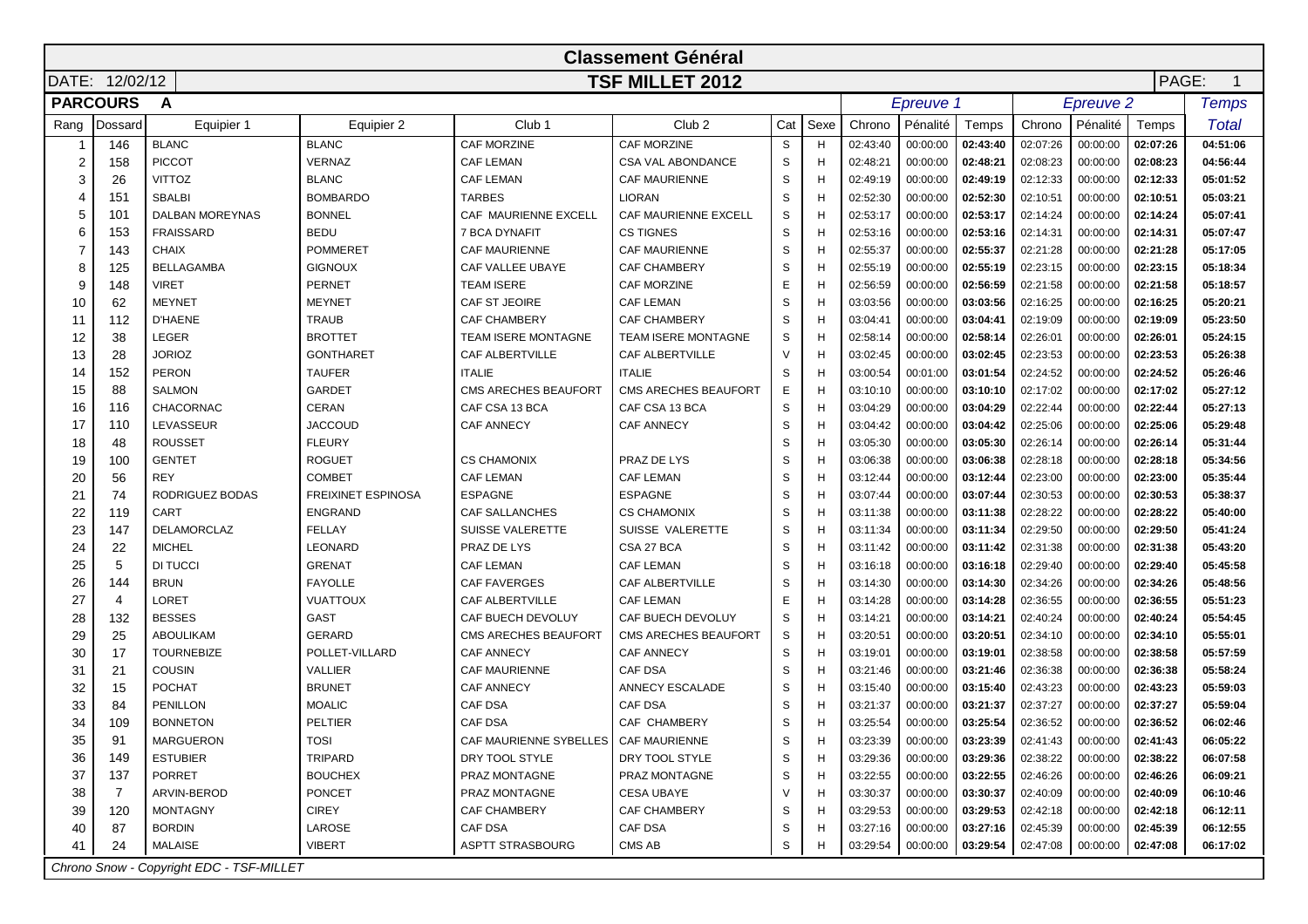| DATE: |                | <b>TSF MILLET 2012</b><br>12/02/12       |                       |                             |                        |              |   |          |          |          |                     |          |          | PAGE:<br>2 |
|-------|----------------|------------------------------------------|-----------------------|-----------------------------|------------------------|--------------|---|----------|----------|----------|---------------------|----------|----------|------------|
| 42    | 50             | <b>REY</b>                               | <b>MIEGE</b>          | CAF ALBERTVILLE             | CAF ALBERTVILLLE       | S            |   | 03:36:35 | 00:00:00 | 03:36:35 | 02:40:57            | 00:00:00 | 02:40:57 | 06:17:32   |
| 43    | 39             | <b>ROCHE</b>                             | <b>ROUQUAIROL</b>     | <b>CAF DSA</b>              | <b>CAF DSA</b>         | S            |   | 03:38:12 | 00:00:00 | 03:38:12 | 02:39:44            | 00:00:00 | 02:39:44 | 06:17:56   |
| 44    | 117            | LEJEUNE                                  | <b>GABIOUD</b>        | <b>CAF LEMAN</b>            | <b>SUISSE</b>          | S            |   | 03:29:53 | 00:00:00 | 03:29:53 | 02:49:18            | 00:00:00 | 02:49:18 | 06:19:11   |
| 45    | 34             | <b>FEIGE</b>                             | <b>DUNAND</b>         | CMS ARECHES BEAUFORT        | CMS ARECHES BEAUFORT   | S            |   | 03:28:42 | 00:00:00 | 03:28:42 | 02:51:15            | 00:00:00 | 02:51:15 | 06:19:57   |
| 46    | 98             | <b>LOUBET</b>                            | <b>RIGAUD</b>         | CAF CHAMBERY                | CAF CHAMBERY           | S            |   | 03:34:09 | 00:00:00 | 03:34:09 | 02:49:58            | 00:00:00 | 02:49:58 | 06:24:07   |
| 47    | 105            | ARNAUD                                   | <b>MARIN LAMELLET</b> | PRAZ MONTAGNE               | PRAZ MONTAGNE          | S            |   | 03:33:52 | 00:00:00 | 03:33:52 | 02:51:40            | 00:00:00 | 02:51:40 | 06:25:32   |
| 48    | 85             | <b>BUFFET</b>                            | <b>TEYCHENE</b>       | <b>CAF CLUSES</b>           | <b>CAF CLUSES</b>      | $\mathbb S$  |   | 03:37:48 | 00:00:00 | 03:37:48 | 02:52:52            | 00:00:00 | 02:52:52 | 06:30:40   |
| 49    | 23             | CONSTANT                                 | <b>PELONG</b>         | CAF ALBERTVILLE             | <b>CAF ALBERTVILLE</b> | $\mathbb S$  |   | 03:35:12 | 00:00:00 | 03:35:12 | 02:55:46            | 00:00:00 | 02:55:46 | 06:30:58   |
| 50    | 156            | <b>RABASSE</b>                           | <b>BADRE</b>          | CSA 13 BCA                  | <b>CS CHAMONIX</b>     | $\mathsf{s}$ |   | 03:42:55 | 00:00:00 | 03:42:55 | 02:48:23            | 00:00:00 | 02:48:23 | 06:31:18   |
| 51    | 89             | <b>BASTIDE</b>                           | <b>ROBIN</b>          | CAF DSA                     | <b>CAF DSA</b>         | $\vee$       |   | 03:33:03 | 00:00:00 | 03:33:03 | 02:59:29            | 00:00:00 | 02:59:29 | 06:32:32   |
| 52    | 103            | <b>BOZON-LIAUDET</b>                     | DUC-GONINAZ           | <b>CMS ARECHES BEAUFORT</b> | CAF MAURIENNE          | S            | н | 03:40:57 | 00:00:00 | 03:40:57 | 02:52:03            | 00:00:00 | 02:52:03 | 06:33:00   |
| 53    | 157            | LEBEAU                                   | <b>HOFFMANN</b>       | <b>CAF ARAVIS</b>           | <b>CAF ALBERTVILLE</b> | S            | H | 03:41:30 | 00:00:00 | 03:41:30 | 02:52:26            | 00:00:00 | 02:52:26 | 06:33:56   |
| 54    | 13             | <b>BOUZON</b>                            | <b>BARBIER</b>        | CAF GRESIVAUDAN             | CAF BELLEDONNE         | S            | н | 03:39:11 | 00:00:00 | 03:39:11 | 02:56:26            | 00:00:00 | 02:56:26 | 06:35:37   |
| 55    | $\overline{2}$ | <b>GEHANT</b>                            | <b>KREBS</b>          | CMS ARECHES BEAUFORT        | <b>CAF MULHOUSE</b>    | $\vee$       |   | 03:37:26 | 00:00:00 | 03:37:26 | 02:58:52            | 00:00:00 | 02:58:52 | 06:36:18   |
| 56    | 66             | <b>BERNARD</b>                           | PAOLI                 | CAF DSA                     | CORTE                  | S            | н | 03:40:20 | 00:00:00 | 03:40:20 | 02:57:07            | 00:00:00 | 02:57:07 | 06:37:27   |
| 57    | 150            | <b>SALA TUBERT</b>                       | ROQUE GOMEZ           | <b>TAGA TEAM CATALOGNE</b>  | TAGA TEAM CATALOGNE    | S            | Н | 03:48:37 | 00:00:00 | 03:48:37 | 02:50:59            | 00:00:00 | 02:50:59 | 06:39:36   |
| 58    | 79             | ACS                                      | <b>LOCATELLI</b>      | <b>CAF VANOISE</b>          | <b>CAF VANOISE</b>     | $\vee$       |   | 03:45:39 | 00:00:00 | 03:45:39 | 02:55:40            | 00:00:00 | 02:55:40 | 06:41:19   |
| 59    | 145            | <b>DESUZINGE</b>                         | <b>BOUVIER</b>        | <b>CAF LEMAN</b>            | <b>CAF LEMAN</b>       | $\vee$       |   | 03:44:51 | 00:00:00 | 03:44:51 | 02:58:04            | 00:00:00 | 02:58:04 | 06:42:55   |
| 60    | 3              | <b>MERCIER</b>                           | <b>DUC</b>            | CAF ALBERTVILLE             | CAF ALBERTVILLE        | S            |   | 03:45:29 | 00:00:00 | 03:45:29 | 02:57:29            | 00:00:00 | 02:57:29 | 06:42:58   |
| 61    | 65             | LE PROVOST                               | <b>JANSSENS</b>       | <b>TEAM ISERE MONTAGNE</b>  | TEAM ISERE MONTAGNE    | S            |   | 03:49:07 | 00:00:00 | 03:49:07 | 02:54:26            | 00:00:00 | 02:54:26 | 06:43:33   |
| 62    | 51             | <b>GIRODON</b>                           | HUMBERTCLAUDE         | <b>CMS ARECHES BEAUFORT</b> | CMS ARECHES BEAUFORT   | S            | н | 03:49:36 | 00:00:00 | 03:49:36 | 02:53:59            | 00:00:00 | 02:53:59 | 06:43:35   |
| 63    | 142            | <b>CLAUDEPIERRE</b>                      | <b>ANTOINE</b>        | <b>CAF MOUTIERS</b>         | CAF LA BRESSAUDE       | S            |   | 03:42:11 | 00:00:00 | 03:42:11 | 03:03:06            | 00:00:00 | 03:03:06 | 06:45:17   |
| 64    | 10             | <b>MORIN</b>                             | DA MOUTA              | PRAZ MONTAGNE               | <b>CAF CLUSES</b>      | S            |   | 03:49:48 | 00:00:00 | 03:49:48 | 02:55:49            | 00:00:00 | 02:55:49 | 06:45:37   |
| 65    | 108            | <b>HENAFF</b>                            | LAMARQUE              | <b>CAF ALBERTVILLE</b>      | <b>CAF FAVERGES</b>    | $\vee$       |   | 03:50:09 | 00:00:00 | 03:50:09 | 02:57:25            | 00:00:00 | 02:57:25 | 06:47:34   |
| 66    | 159            | <b>DU CREST</b>                          | <b>FABRE</b>          | CAF ALBERTVILLE             | CAF CAUSSES CEVENNES   | S            |   | 03:45:31 | 00:00:00 | 03:45:31 | 03:03:44            | 00:00:00 | 03:03:44 | 06:49:15   |
| 67    | 52             | LUSSIANA                                 | <b>MUGNIER POLLET</b> | <b>ATTITUDE MONTAGNE</b>    | <b>ASPTT ANNECY</b>    | $\mathbb S$  |   | 03:47:33 | 00:00:00 | 03:47:33 | 03:06:27            | 00:00:00 | 03:06:27 | 06:54:00   |
| 68    | 78             | <b>GIANNINA</b>                          | LECLAINCHE            | CAF ALBERTVILLE             | CAF ALBERTVILLE        | S            |   | 03:47:33 | 00:00:00 | 03:47:33 | 03:08:21            | 00:00:00 | 03:08:21 | 06:55:54   |
| 69    | 30             | <b>MOTTIER</b>                           | <b>GOUTARD</b>        | <b>CAF ARAVIS</b>           | <b>CAF ARAVIS</b>      | $\vee$       | н | 03:54:21 | 00:00:00 | 03:54:21 | 03:04:29            | 00:00:00 | 03:04:29 | 06:58:50   |
| 70    | 102            | COTTARD                                  | <b>PROVILLE</b>       | CAF ALBERTVILLE             | <b>CMSAB</b>           | S            |   | 03:50:07 | 00:00:00 | 03:50:07 | 03:08:44            | 00:00:00 | 03:08:44 | 06:58:51   |
| 71    | 94             | <b>BERTOLINI</b>                         | <b>PORRET</b>         | <b>CS CHAMONIX</b>          | <b>CS CHAMONIX</b>     | $\vee$       |   | 03:53:29 | 00:01:00 | 03:54:29 | 03:04:45            | 00:00:00 | 03:04:45 | 06:59:14   |
| 72    | 126            | <b>HOCHMANN</b>                          | PERREARD              | <b>CS CHAMONIX</b>          | <b>CS CHAMONIX</b>     | S            |   | 03:48:37 | 00:00:00 | 03:48:37 | 03:10:59            | 00:00:00 | 03:10:59 | 06:59:36   |
| 73    | 140            | <b>ROUX</b>                              | <b>BRUNET</b>         | PRAZ DE LYS                 | <b>CAF CLUSES</b>      | $\vee$       | н | 03:56:08 | 00:00:00 | 03:56:08 | 03:03:52            | 00:00:00 | 03:03:52 | 07:00:00   |
| 74    | 115            | <b>LESBROS</b>                           | IBANEZ-PASCUAL        | <b>CAF DSA</b>              | <b>CAF DSA</b>         | $\vee$       | H | 03:52:21 | 00:00:00 | 03:52:21 | 03:12:11            | 00:00:00 | 03:12:11 | 07:04:32   |
| 75    | 114            | <b>MINIER</b>                            | VANDENHELSKEN         | CAF HAUT GIFFRE             | <b>CAF NIMES</b>       | S            |   | 03:50:23 | 00:00:00 | 03:50:23 | 03:15:10            | 00:00:00 | 03:15:10 | 07:05:33   |
| 76    | 127            | <b>JUVIN</b>                             | <b>BERNARD</b>        | CAF CSA 13 BCA              | CAF CSA 13 BCA         | S            |   | 03:44:40 | 00:00:00 | 03:44:40 | 03:22:24            | 00:00:00 | 03:22:24 | 07:07:04   |
| 77    | 123            | MAZAN                                    | MAZAN                 | <b>CAF MAURIENNE</b>        | <b>CAF NICE</b>        | S            | н | 04:05:44 | 00:00:00 | 04:05:44 | 03:01:52            | 00:00:00 | 03:01:52 | 07:07:36   |
| 78    | 35             | <b>MOREL</b>                             | <b>MERRANT</b>        | CAF ALBERTVILLE             | <b>CAF VANOISE</b>     | S            |   | 04:00:03 | 00:00:00 | 04:00:03 | 03:07:39            | 00:00:00 | 03:07:39 | 07:07:42   |
| 79    | 9              | SORREL                                   | <b>HERBIN</b>         | <b>CAF FAVERGES</b>         | <b>CAF FAVERGES</b>    | S            |   | 04:00:03 | 00:00:00 | 04:00:03 | 03:07:40            | 00:00:00 | 03:07:40 | 07:07:43   |
| 80    | 90             | <b>BASTARD</b>                           | COLLINET              | PRAZ DE LYS                 | PRAZ DE LYS            | $\vee$       |   | 03:56:53 | 00:00:00 | 03:56:53 | 03:13:42            | 00:00:00 | 03:13:42 | 07:10:35   |
| 81    | 16             | MORVAN                                   | PRETOT                | <b>CAF ARAVIS</b>           | <b>CAF ARAVIS</b>      | S            | н | 04:00:04 | 00:00:00 | 04:00:04 | 03:10:42            | 00:00:00 | 03:10:42 | 07:10:46   |
| 82    | 40             | LACOMBE                                  | LOSSERAND             | CAF ARAVIS                  | <b>CAF ARAVIS</b>      | $\vee$       | н | 03:57:59 | 00:00:00 | 03:57:59 | 03:13:05            | 00:00:00 | 03:13:05 | 07:11:04   |
| 83    | 86             | PAUTHIER                                 | LAUNAY                | <b>CAL LEMAN</b>            | <b>CAF LEMAN</b>       | $\vee$       | н | 03:48:37 | 00:00:00 | 03:48:37 | 03:23:43            | 00:00:00 | 03:23:43 | 07:12:20   |
| 84    | 33             | PELLOUX                                  | <b>ALLEMAND</b>       | CAF GAP                     | CAF GAP                | $\vee$       | н | 04:02:49 | 00:00:00 | 04:02:49 | 03:10:35            | 00:00:00 | 03:10:35 | 07:13:24   |
| 85    | 80             | FERRAND                                  | <b>DECROO</b>         | CAF DSA                     | CAF DSA                | V            | н | 03:59:12 | 00:00:00 | 03:59:12 | 03:16:49            | 00:00:00 | 03:16:49 | 07:16:01   |
| 86    | 107            | MOTTIER                                  | <b>CADOUX</b>         | CAF ARAVIS                  | <b>CAF ARAVIS</b>      | S            |   | 04:01:13 | 00:00:00 |          | $04:01:13$ 03:16:40 | 00:00:00 | 03:16:40 | 07:17:53   |
|       |                | Chrono Snow - Copyright EDC - TSF-MILLET |                       |                             |                        |              |   |          |          |          |                     |          |          |            |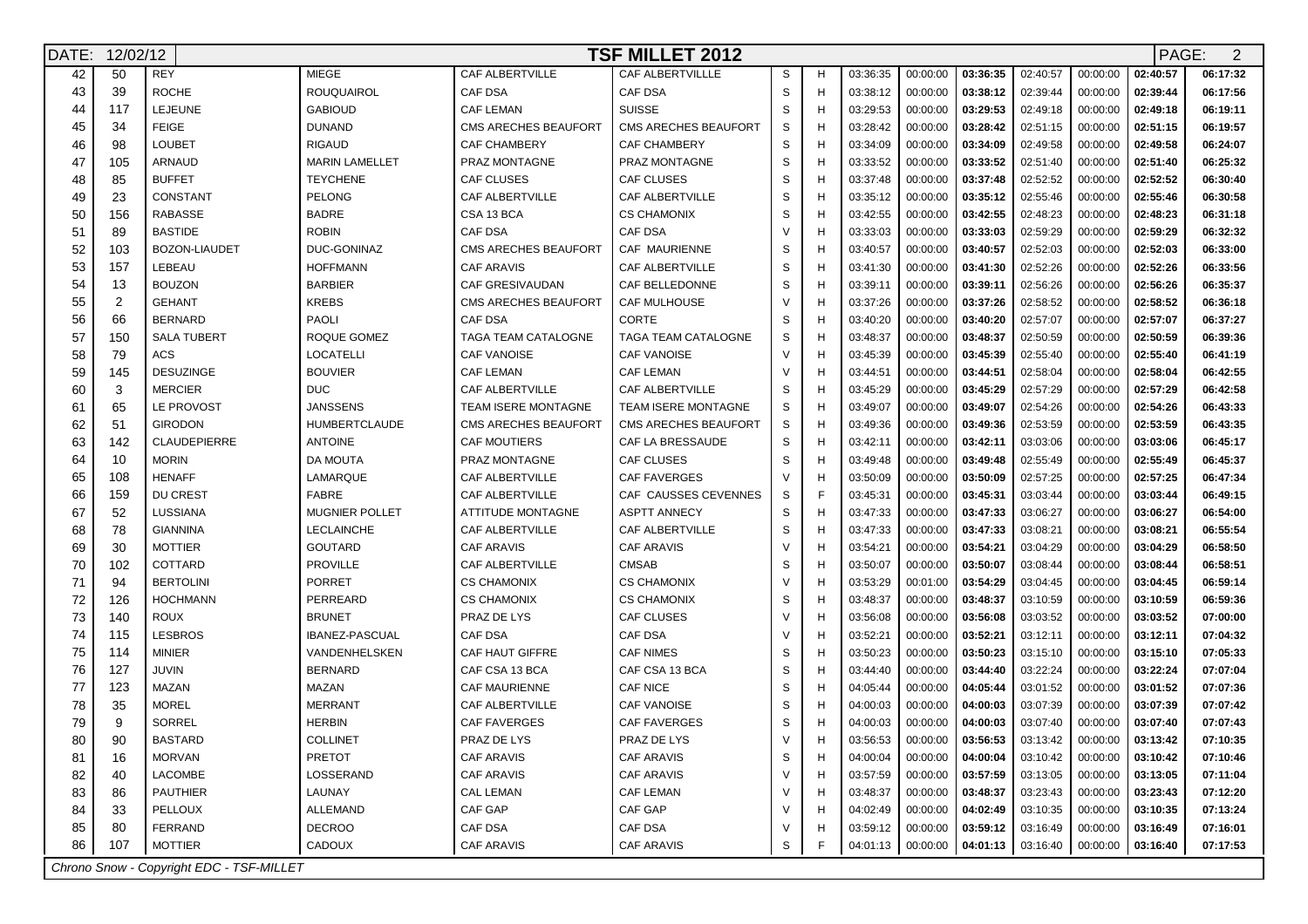| DATE: | <b>TSF MILLET 2012</b><br>12/02/12<br>PAGE: |                                          |                    |                                        |                         |             |   |          |          |          |          |          | 3        |          |
|-------|---------------------------------------------|------------------------------------------|--------------------|----------------------------------------|-------------------------|-------------|---|----------|----------|----------|----------|----------|----------|----------|
| 87    | 93                                          | <b>ROOS</b>                              | <b>MAYER</b>       | <b>ASPTT STRASBOURG</b>                | <b>ASPTT STRASBOURG</b> | S           | н | 03:57:49 | 00:00:00 | 03:57:49 | 03:21:22 | 00:00:00 | 03:21:22 | 07:19:11 |
| 88    | 95                                          | <b>MOLLI</b>                             | <b>PERRET</b>      | <b>CS CHAMONIX</b>                     | <b>CS CHAMONIX</b>      | $\vee$      | Н | 03:54:53 | 00:00:00 | 03:54:53 | 03:25:10 | 00:00:00 | 03:25:10 | 07:20:03 |
| 89    | 42                                          | <b>FISCHER</b>                           | WERY               | CAF SALLANCHES                         | <b>CAF SALLANCHES</b>   | S           | Н | 04:06:15 | 00:00:00 | 04:06:15 | 03:13:59 | 00:00:00 | 03:13:59 | 07:20:14 |
| 90    | 99                                          | <b>TEYPAZ</b>                            | <b>GUESDON</b>     | PRAZ DE LYS                            | PRAZ DE LYS             | $\vee$      | Н | 03:56:35 | 00:00:00 | 03:56:35 | 03:24:49 | 00:00:00 | 03:24:49 | 07:21:24 |
| 91    | 18                                          | MARULLAZ                                 | <b>BRAIZE</b>      | CAF MORZINE                            | <b>CAF MORZINE</b>      | S           | Н | 04:02:19 | 00:00:00 | 04:02:19 | 03:19:53 | 00:00:00 | 03:19:53 | 07:22:12 |
| 92    | 77                                          | <b>JEANMONNOT</b>                        | <b>COURVOISIER</b> | CAF HAUT DOUBS                         | CAF HAUT DOUBS          | $\vee$      | H | 04:01:19 | 00:00:00 | 04:01:19 | 03:21:27 | 00:00:00 | 03:21:27 | 07:22:46 |
| 93    | 54                                          | <b>BARBONI</b>                           | DAL ZOTTO          | CAF ALBERTVILLE                        | PRAZ MONTAGNE           | S           | Н | 04:10:08 | 00:00:00 | 04:10:08 | 03:13:38 | 00:00:00 | 03:13:38 | 07:23:46 |
| 94    | 128                                         | <b>SCOGNAMILLO</b>                       | COLMARD            | <b>MONTAGNES OISANS</b>                | <b>MONTAGNES OISANS</b> | $\vee$      | Н | 04:10:25 | 00:00:00 | 04:10:25 | 03:18:36 | 00:00:00 | 03:18:36 | 07:29:01 |
| 95    | 36                                          | <b>DUVERLIE</b>                          | <b>BORGHESE</b>    | CAF DSA                                | <b>CAF DSA</b>          | $\vee$      | Н | 03:54:01 | 00:00:00 | 03:54:01 | 03:35:53 | 00:00:00 | 03:35:53 | 07:29:54 |
| 96    | 63                                          | <b>MOUGIN</b>                            | <b>CHRISTIN</b>    | CAF DSA                                | CAF DSA                 | $\vee$      | Н | 04:08:19 | 00:00:00 | 04:08:19 | 03:22:16 | 00:00:00 | 03:22:16 | 07:30:35 |
| 97    | 60                                          | KAIRE                                    | <b>TALOUD</b>      | <b>CAF DSA</b>                         | <b>CAF DSA</b>          | S           | Н | 04:08:19 | 00:00:00 | 04:08:19 | 03:22:30 | 00:00:00 | 03:22:30 | 07:30:49 |
| 98    | 130                                         | QUEIRARD                                 | <b>MATHIEU</b>     | <b>CS TIGNES</b>                       | <b>CS TIGNES</b>        | $\vee$      | H | 03:56:32 | 00:00:00 | 03:56:32 | 03:35:26 | 00:00:00 | 03:35:26 | 07:31:58 |
| 99    | 32                                          | <b>GENDRE</b>                            | <b>TURRILLOT</b>   | <b>CS CHAMONIX</b>                     | <b>CAF LEMAN</b>        | S           | H | 04:13:33 | 00:00:00 | 04:13:33 | 03:19:22 | 00:00:00 | 03:19:22 | 07:32:55 |
| 100   | 49                                          | <b>MARTIN</b>                            | <b>CIFERMAN</b>    | CAF ALBERTVILLE EXC                    | CAF ALBERTVILLE EXC     | S           |   | 04:07:59 | 00:00:00 | 04:07:59 | 03:32:00 | 00:00:00 | 03:32:00 | 07:39:59 |
| 101   | $\overline{1}$                              | <b>DEVOS</b>                             | <b>FERVENTIN</b>   | <b>CAF FAVERGES</b>                    | <b>CAF FAVERGES</b>     | $\vee$      | H | 04:12:05 | 00:00:00 | 04:12:05 | 03:29:36 | 00:00:00 | 03:29:36 | 07:41:41 |
| 102   | 81                                          | <b>DAVID</b>                             | <b>DAVID</b>       | CAF GRENOBLE                           | <b>CAF GRENOBLE</b>     | S           | н | 04:09:46 | 00:00:00 | 04:09:46 | 03:33:07 | 00:00:00 | 03:33:07 | 07:42:53 |
| 103   | 155                                         | <b>VULLIEZ</b>                           | <b>REY</b>         | <b>CAF MORZINE</b>                     | <b>CAF MORZINE</b>      | $\vee$      | H | 04:15:03 | 00:00:00 | 04:15:03 | 03:29:22 | 00:00:00 | 03:29:22 | 07:44:25 |
| 104   | 6                                           | <b>DAURIAC</b>                           | <b>BLANC</b>       | LIORAN SKI ALPI                        | LIORAN SKI ALPI         | $\mathbb S$ | Н | 04:12:09 | 00:00:00 | 04:12:09 | 03:32:55 | 00:00:00 | 03:32:55 | 07:45:04 |
| 105   | 11                                          | PEROL                                    | <b>BOIVIN</b>      | XTT RAID 63                            | XTT RAID 63             | $\vee$      | Н | 04:17:01 | 00:00:00 | 04:17:01 | 03:29:43 | 00:00:00 | 03:29:43 | 07:46:44 |
| 106   | 124                                         | <b>PUSSET</b>                            | SALOMON            | CAF MAURIENNE SYBELLES   CAF MAURIENNE |                         | S           | Н | 04:13:56 | 00:00:00 | 04:13:56 | 03:33:32 | 00:00:00 | 03:33:32 | 07:47:28 |
| 107   | 131                                         | <b>BERNARD</b>                           | <b>BOROT</b>       | <b>TEM ISERE</b>                       | <b>CAF MAURIENNE</b>    | S           | Н | 04:19:40 | 00:00:00 | 04:19:40 | 03:28:41 | 00:00:00 | 03:28:41 | 07:48:21 |
| 108   | 97                                          | <b>WERLING</b>                           | <b>DENJEAN</b>     | CAF STRASBOURG                         | <b>CAF ARIEGE</b>       | S           | Н | 04:13:24 | 00:00:00 | 04:13:24 | 03:36:29 | 00:00:00 | 03:36:29 | 07:49:53 |
| 109   | 154                                         | PELLIER-CUIT                             | <b>DELAMOTTE</b>   | <b>CAF CLUSES</b>                      | <b>CAF CLUSES</b>       | S           | Н | 04:13:20 | 00:00:00 | 04:13:20 | 03:39:05 | 00:00:00 | 03:39:05 | 07:52:25 |
| 110   | 14                                          | <b>BAGNERES</b>                          | LAYE               | <b>CAF DSA</b>                         | CAF DSA                 | $\vee$      | Н | 04:13:07 | 00:01:00 | 04:14:07 | 03:43:10 | 00:00:00 | 03:43:10 | 07:57:17 |
| 111   | 138                                         | <b>DORNE</b>                             | <b>ARLOT</b>       | CAF DSA                                | <b>CAF DSA</b>          | $\vee$      | Н | 04:18:12 | 00:00:00 | 04:18:12 | 03:39:20 | 00:00:00 | 03:39:20 | 07:57:32 |
| 112   | 67                                          | <b>RICHIER</b>                           | <b>BIANCHIN</b>    | CMS ARECHES BEAUFORT                   | CMS ARECHES BEAUFORT    | S           | Н | 04:22:46 | 00:00:00 | 04:22:46 | 03:40:34 | 00:00:00 | 03:40:34 | 08:03:20 |
| 113   | 83                                          | <b>GOYER</b>                             | <b>RENAUD</b>      | <b>CAF DSA</b>                         | <b>CAF DSA</b>          | $\mathbb S$ |   | 04:30:32 | 00:00:00 | 04:30:32 | 03:34:41 | 00:00:00 | 03:34:41 | 08:05:13 |
| 114   | 111                                         | <b>TALOUD</b>                            | <b>FILLIARD</b>    | <b>TEAM ISERE</b>                      | <b>TEAM ISERE</b>       | S           | Н | 04:08:46 | 00:00:00 | 04:08:46 | 03:58:12 | 00:00:00 | 03:58:12 | 08:06:58 |
| 115   | 96                                          | ZANDERS                                  | COMBAZ             | <b>TEAM ISERE</b>                      | <b>TEAM ISERE</b>       | S           |   | 04:14:20 | 00:00:00 | 04:14:20 | 03:55:45 | 00:00:00 | 03:55:45 | 08:10:05 |
| 116   | 59                                          | <b>BIDEAU</b>                            | <b>MAGDINIER</b>   | CAF ALBERTVILLE                        | CAF ALBERTVILLE         | S           | Н | 04:23:23 | 00:00:00 | 04:23:23 | 03:48:08 | 00:00:00 | 03:48:08 | 08:11:31 |
| 117   | 133                                         | <b>BERTRAND</b>                          | <b>DUCOEUR</b>     | CAF VANOISE                            | <b>CAF VANOISE</b>      | $\mathbb S$ | H | 04:11:17 | 00:00:00 | 04:11:17 | 04:02:08 | 00:00:00 | 04:02:08 | 08:13:25 |
| 118   | 55                                          | <b>MULLER</b>                            | <b>SCHWARTZ</b>    | <b>ASPTT STRASBOURG</b>                | ASPTT STRASBOURG        | S           | н | 04:23:07 | 00:00:00 | 04:23:07 | 03:52:12 | 00:00:00 | 03:52:12 | 08:15:19 |
| 119   | 134                                         | <b>PORTES</b>                            | <b>PATUREL</b>     | <b>CAF ARAVIS</b>                      | <b>CAF ARAVIS</b>       | S           | н | 04:26:30 | 00:00:00 | 04:26:30 | 03:49:24 | 00:00:00 | 03:49:24 | 08:15:54 |
| 120   | 20                                          | LANEZ                                    | <b>TEMPLIER</b>    | CAF ALBERTVILLE                        | CAF ALBERTVILLE         | S           | H | 04:20:52 | 00:00:00 | 04:20:52 | 03:56:50 | 00:00:00 | 03:56:50 | 08:17:42 |
| 121   | 41                                          | <b>WOZNICA</b>                           | <b>DOMERCQ</b>     | <b>CS CHAMONIX</b>                     | <b>CS CHAMONIX</b>      | S           | Н | 04:21:23 | 00:00:00 | 04:21:23 | 03:57:10 | 00:00:00 | 03:57:10 | 08:18:33 |
| 122   | 29                                          | <b>LOHR</b>                              | <b>MORAND</b>      | <b>CAF ALBERTVILLE</b>                 | CAF ALBERTVILLE         | S           | Н | 04:18:32 | 00:00:00 | 04:18:32 | 04:04:39 | 00:00:00 | 04:04:39 | 08:23:11 |
| 123   | 106                                         | <b>BERARD</b>                            | PACZKA             | <b>CAF ANNECY</b>                      | <b>CAF ARAVIS</b>       | S           | н | 04:20:59 | 00:00:00 | 04:20:59 | 04:02:42 | 00:00:00 | 04:02:42 | 08:23:41 |
| 124   | 72                                          | <b>MEYNET</b>                            | <b>BLANC</b>       | <b>CAF LEMAN</b>                       | CAF ST JEOIRE           | S           |   | 04:24:21 | 00:01:00 | 04:25:21 | 03:59:36 | 00:00:00 | 03:59:36 | 08:24:57 |
| 125   | 73                                          | LAVAL                                    | VANDENBOSSCHE      | CAF DSA                                | CAF DSA                 |             |   | 04:29:31 | 00:00:00 | 04:29:31 | 03:59:46 | 00:00:00 | 03:59:46 | 08:29:17 |
| 126   | 43                                          | <b>BIDAL</b>                             | <b>TAVERNIER</b>   | CAF LEMAN                              | <b>CAF MORZINE</b>      | $\vee$      | н | 04:39:06 | 00:00:00 | 04:39:06 | 03:53:04 | 00:00:00 | 03:53:04 | 08:32:10 |
| 127   | 12                                          | <b>NODET</b>                             | PETIT              | CHAMBERY ESCALADE                      | CAF MAURIENNE           | S           | F | 04:40:58 | 00:00:00 | 04:40:58 | 03:56:17 | 00:00:00 | 03:56:17 | 08:37:15 |
| 128   | 8                                           | <b>ROWDO</b>                             | DELAUNAY           | XTT RAIS 63                            | XTT RAID 63             | $\vee$      | н | 04:46:54 | 00:00:00 | 04:46:54 | 03:50:57 | 00:00:00 | 03:50:57 | 08:37:51 |
| 129   | 27                                          | <b>FRITSCH</b>                           | DI LUZIO           | CAF SALLANCHES                         | <b>CAF VANOISE</b>      | S           | н | 04:28:59 | 00:00:00 | 04:28:59 | 04:09:01 | 00:00:00 | 04:09:01 | 08:38:00 |
| 130   | 47                                          | SINICIALI                                | <b>MANEGLIA</b>    | cCS CHAMONIX                           | <b>CS CHAMONIX</b>      | S           |   | 04:31:30 | 00:00:00 | 04:31:30 | 04:06:35 | 00:00:00 | 04:06:35 | 08:38:05 |
| 131   | 135                                         | <b>MORFIN</b>                            | <b>CHOSSAT</b>     | CAF DSA                                | CAF DSA                 | V           | н | 04:38:20 | 00:00:00 | 04:38:20 | 04:04:44 | 00:00:00 | 04:04:44 | 08:43:04 |
|       |                                             | Chrono Snow - Copyright EDC - TSF-MILLET |                    |                                        |                         |             |   |          |          |          |          |          |          |          |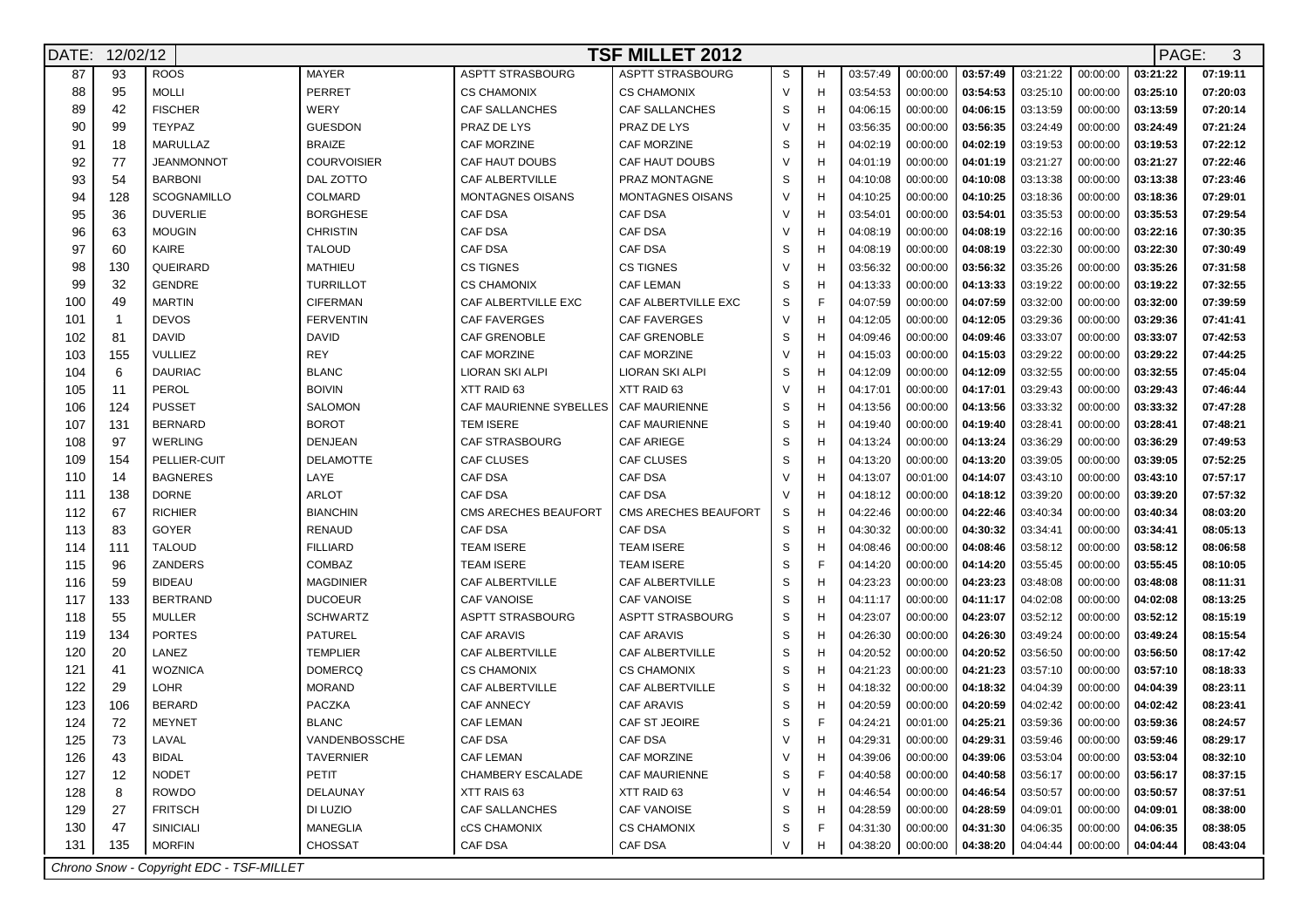| DATE: | 12/02/12 |                      | PAGE:<br><b>TSF MILLET 2012</b> |                             |                               |          |   |          |          |          |          |          |          |          |  |
|-------|----------|----------------------|---------------------------------|-----------------------------|-------------------------------|----------|---|----------|----------|----------|----------|----------|----------|----------|--|
| 132   | 64       | OLLIER               | <b>GIGNOUX</b>                  | CAF DSA                     | CAF DSA                       | $\vee$   |   | 04:42:50 | 00:00:00 | 04:42:50 | 04:01:28 | 00:00:00 | 04:01:28 | 08:44:18 |  |
| 133   | 69       | <b>LEFORESTIER</b>   | <b>TRAVERSAZ</b>                | <b>CMS ARECHES BEAUFORT</b> | <b>CAF ALBERTVILLE</b>        | $\vee$   |   | 04:35:55 | 00:00:00 | 04:35:55 | 04:10:59 | 00:00:00 | 04:10:59 | 08:46:54 |  |
| 134   | 122      | <b>JACQUIER</b>      | <b>GIRARD</b>                   | <b>SUISSE</b>               | <b>CAF CHAMONIX</b>           | S        |   | 04:44:53 | 00:00:00 | 04:44:53 | 04:08:57 | 00:00:00 | 04:08:57 | 08:53:50 |  |
| 135   | 44       | <b>DURIX</b>         | CADO                            | <b>CAF ARAVIS</b>           | <b>CAF LYON</b>               | S        |   | 04:47:54 | 00:00:00 | 04:47:54 | 04:10:40 | 00:00:00 | 04:10:40 | 08:58:34 |  |
| 136   | 53       | <b>GOLLIET</b>       | <b>GOLLIET</b>                  | <b>CAF ARAVIS</b>           | <b>CAF ARAVIS</b>             | <b>S</b> |   | 04:46:53 | 00:00:00 | 04:46:53 | 04:16:22 | 00:00:00 | 04:16:22 | 09:03:15 |  |
| 137   | 300      | <b>LEHMES</b>        | <b>POIROT</b>                   | <b>CAF ALBERTVILLE</b>      | CAF LA BRESSAUDE              | S        |   | 11:11:11 | 00:00:00 | 11:11:11 | 02:36:39 | 00:00:00 | 02:36:39 | 13:47:50 |  |
| 138   | 58       | LORIDAT              | <b>FAVRE FELIX</b>              | <b>CAF ARAVIS</b>           | <b>CAF ARAVIS</b>             | $\vee$   |   | 03:17:03 | 00:00:00 | 03:17:03 | 11:11:11 | 00:00:00 | 11:11:11 | 14:28:14 |  |
| 139   | 31       | <b>DUCRET</b>        | <b>SACHE</b>                    | <b>CAF LEMAN</b>            | <b>CAF LEMAN</b>              | S        |   | 03:25:02 | 00:00:00 | 03:25:02 | 11:11:11 | 00:00:00 | 11:11:11 | 14:36:13 |  |
| 140   | 37       | <b>WARNIER</b>       | <b>NOBILE</b>                   | <b>CAF DSA</b>              | <b>CAF DSA</b>                | S        |   | 03:28:02 | 00:00:00 | 03:28:02 | 11:11:11 | 00:00:00 | 11:11:11 | 14:39:13 |  |
| 141   | 70       | <b>GIORDANO</b>      | <b>BOSSON</b>                   | <b>CAF LEMAN</b>            | PRAZ DE LYS                   | S        |   | 03:47:20 | 00:00:00 | 03:47:20 | 11:11:11 | 00:00:00 | 11:11:11 | 14:58:31 |  |
| 142   | 118      | <b>BARRACHIN</b>     | <b>POTOT</b>                    | <b>CAF ARAVIS</b>           | <b>CAF ARAVIS</b>             | $\vee$   |   | 11:11:11 | 00:00:00 | 11:11:11 | 03:50:26 | 00:00:00 | 03:50:26 | 15:01:37 |  |
| 143   | 57       | <b>HOFFMANN</b>      | <b>GIRARD</b>                   | <b>CS CHAMONIX</b>          | <b>CAF COURCHEVEL</b>         | S        | н | 04:29:51 | 00:00:00 | 04:29:51 | 11:11:11 | 00:00:00 | 11:11:11 | 15:41:02 |  |
| 144   | 61       | <b>PERRIER</b>       | <b>BALLU</b>                    | PRAZ DE LYS                 | PRAZ DE LYS                   | S        |   | 04:33:45 | 00:00:00 | 04:33:45 | 11:11:11 | 00:00:00 | 11:11:11 | 15:44:56 |  |
| 145   | 129      | <b>POIROT</b>        | PIERREL                         | CAF LA BRESSAUDE            | CAF BRESSAUDE                 | $\vee$   |   | 04:36:54 | 00:00:00 | 04:36:54 | 11:11:11 | 00:00:00 | 11:11:11 | 15:48:05 |  |
| 146   | 46       | <b>CHEVRIER-GROS</b> | <b>HENRION</b>                  | <b>CAF ALBERTVILLE</b>      | <b>CAF ALBERTVILLE</b>        | S        |   | 04:55:56 | 00:00:00 | 04:55:56 | 11:11:11 | 00:00:00 | 11:11:11 | 16:07:07 |  |
| 147   | 76       | <b>GUERRY</b>        | <b>CLEMENT</b>                  | <b>LIBRE ECART</b>          | CAF SALLANCHES                | S        |   | 04:59:59 | 00:00:00 | 04:59:59 | 11:11:11 | 00:00:00 | 11:11:11 | 16:11:10 |  |
| 148   | 139      | SOUCHET              | <b>BERTI</b>                    | CAF FAVERGES                | <b>CAF FAVERGES</b>           | S        |   | 05:00:50 | 00:00:00 | 05:00:50 | 11:11:11 | 00:00:00 | 11:11:11 | 16:12:01 |  |
| 149   | 113      | ABRY                 | <b>DUPERIER</b>                 | CAF AIX LES BAINS           | <b>FFME ARECHES</b>           | S        |   | 05:04:09 | 00:00:00 | 05:04:09 | 11:11:11 | 00:00:00 | 11:11:11 | 16:15:20 |  |
| 150   | 136      | COSTE                | <b>TERRIER</b>                  | <b>CAF ANNECY</b>           | <b>CAF MEYTHET</b>            | S        |   | 05:05:29 | 00:00:00 | 05:05:29 | 11:11:11 | 00:00:00 | 11:11:11 | 16:16:40 |  |
| 151   | 68       | PAYOT                | <b>BECCHERLE</b>                | AS MATRA TOULOUSE           | <b>CAF STRASBOURG</b>         | S        |   | 05:18:00 | 00:00:00 | 05:18:00 | 11:11:11 | 00:00:00 | 11:11:11 | 16:29:11 |  |
| 152   | 75       | <b>NAVILLE</b>       | <b>GUIZIOU</b>                  | ANNECY ESCALADE             | <b>CAF ALBERTVILLE</b>        | S        |   | 05:19:00 | 00:00:00 | 05:19:00 | 11:11:11 | 00:00:00 | 11:11:11 | 16:30:11 |  |
| 153   | 104      | <b>LEHMES</b>        | CRASEZ                          | <b>CAF ALBERTVILLE</b>      | <b>LIORAN SKI ALPI</b>        | S        |   | 11:11:11 | 00:00:00 | 11:11:11 | 11:11:11 | 00:00:00 | 11:11:11 | 22:22:22 |  |
| 154   | 71       | <b>SABIN</b>         | <b>LANTERNIER</b>               | <b>CAF MOUTIERS</b>         | CAF ALBERTVILLE               | S        |   | 11:11:11 | 00:00:00 | 11:11:11 | 11:11:11 | 00:00:00 | 11:11:11 | 22:22:22 |  |
| 155   | 19       | <b>HAMMERER</b>      | <b>VERMONT</b>                  | <b>CAF ALBERTVILLE</b>      | <b>ESCALADE HTE TARENTAIS</b> | S        |   | 11:11:11 | 00:00:00 | 11:11:11 | 11:11:11 | 00:00:00 | 11:11:11 | 22:22:22 |  |
| 156   | 92       | <b>DUCHATEL</b>      | <b>DUCHATEL</b>                 | CAF LA ROCHE                | CAF LA ROCHE                  | S        |   | 11:11:11 | 00:00:00 | 11:11:11 | 11:11:11 | 00:00:00 | 11:11:11 | 22:22:22 |  |
| 157   | 160      | PREMAT               | PREMAT                          | <b>CAF MORZINE</b>          | CAF MORZINE EXCELLENCE        | S        |   | 11:11:11 | 00:00:00 | 11:11:11 | 11:11:11 | 00:00:00 | 11:11:11 | 22:22:22 |  |
| 158   | 45       | <b>DUMAS</b>         | PEGOUD                          | <b>CAF SALLANCHES</b>       | <b>CAF SALLANCHES</b>         | S        |   | 11:11:11 | 00:00:00 | 11:11:11 | 11:11:11 | 00:00:00 | 11:11:11 | 22:22:22 |  |
| 159   | 82       | <b>BLOCH</b>         | <b>BERNARD GRANGER</b>          | <b>CAF ARAVIS</b>           | <b>CAF ARAVIS</b>             | S        | н | 12:12:12 | 00:00:00 | 12:12:12 | 11:11:11 | 00:00:00 | 11:11:11 | 23:23:23 |  |
| 160   | 121      | <b>CHAPRON</b>       | <b>KADDED</b>                   | <b>CAF ANNECY</b>           | CAF ST GERMAIN LAYE           | S        |   | 12:12:12 | 00:00:00 | 12:12:12 | 11:11:11 | 00:00:00 | 11:11:11 | 23:23:23 |  |
| 161   | 141      | <b>RIBES</b>         | <b>BIHLER</b>                   |                             |                               | $\vee$   |   | 12:12:12 | 00:00:00 | 12:12:12 | 11:11:11 | 00:00:00 | 11:11:11 | 23:23:23 |  |

|      | <b>PARCOURS</b> | C               |                  |                     |                             |                               |              |          | <b>Epreuve</b> |                                   | Epreuve 2 | <b>Temps</b> |          |          |
|------|-----------------|-----------------|------------------|---------------------|-----------------------------|-------------------------------|--------------|----------|----------------|-----------------------------------|-----------|--------------|----------|----------|
| Rang | Dossard         | Equipier 1      | Equipier 2       | Club <sub>1</sub>   | Club <sub>2</sub>           | Cat                           | Sexe         | Chrono   | Pénalité       | Temps                             | Chrono    | Pénalité     | Temps    | Total    |
| 162  | 211             | <b>MAZEYRAC</b> | POLLET-VILLARD   | CAF LA ROCHE        | CAF ANNECY                  |                               |              | 02:46:50 | 00:00:00       | 02:46:50                          | 02:03:14  | 00:00:00     | 02:03:14 | 04:50:04 |
| 163  | 213             | <b>NOLLET</b>   | <b>LOCATELLI</b> | CAMOS DU ROIGNAIS   | <b>ES CORMET</b>            |                               | $\mathsf{H}$ | 02:50:21 | 00:00:00       | 02:50:21                          | 02:03:49  | 00:00:00     | 02:03:49 | 04:54:10 |
| 164  | 201             | DAGUE           | MARULLAZ         | CAF ANNECY          | <b>CAF MORZINE</b>          |                               | t.           | 02:52:02 | 00:00:00       | 02:52:02                          | 02:05:11  | 00:00:00     | 02:05:11 | 04:57:13 |
| 165  | 209             | <b>REY</b>      | <b>BAUDIN</b>    | <b>CAF MOUTIERS</b> | <b>CAF MOUTIERS</b>         |                               | $\mathsf{H}$ | 02:53:16 | 00:00:00       | $02:53:16$                        | 02:06:59  | 00:00:00     | 02:06:59 | 05:00:15 |
| 166  | 210             | <b>GACHET</b>   | <b>PERRIER</b>   | CMSAB               | <b>CMS ARECHES BEAUFORT</b> |                               | H            | 02:55:01 | 00:00:00       | 02:55:01                          | 02:10:23  | 00:00:00     | 02:10:23 | 05:05:24 |
| 167  | 214             | <b>KRAWCZYK</b> | <b>FERDINAND</b> | CAF CHAMBERY        | <b>CAF COLLONGES</b>        | J                             | $\mathsf{H}$ | 03:09:22 | 00:00:00       | 03:09:22                          | 02:15:27  | 00:00:00     | 02:15:27 | 05:24:49 |
| 168  | 208             | MARULLAZ        | <b>TSCHOFEN</b>  |                     |                             | $\overline{\phantom{0}}$<br>◡ |              | 03:07:30 | 00:00:00       | $\vert$ 03:07:30 $\vert$ 02:19:49 |           | 00:00:00     | 02:19:49 | 05:27:19 |
| 169  | 207             | ALLARD          | <b>JOLY</b>      | CAF ANNECY          | PLANETE GRIMPE ANN          | J                             | $\mathsf{H}$ | 03:11:31 | 00:01:00       | 03:12:31                          | 02:26:27  | 00:00:00     | 02:26:27 | 05:38:58 |
| 170  | 203             | GAMEN           | ZANAROLI         | <b>CAF MOUTIERS</b> | CAF ANNECY                  | $\sim$<br>◡                   | $\mathsf{H}$ | 03:17:30 | 00:00:00       | 03:17:30 l                        | 02:27:32  | 00:00:00     | 02:27:32 | 05:45:02 |
| 171  | 206             | <b>BOCHET</b>   | PYTHON-CURT      | CMSAB               | <b>CMSAB</b>                | $\sim$<br>◡                   |              | 03:20:53 | 00:00:00       | 03:20:53                          | 02:24:27  | 00:00:00     | 02:24:27 | 05:45:20 |
| 172  | 204             | <b>POCHAT</b>   | ROULAND          | <b>CAF ANNECY</b>   | <b>CAF ANNECY</b>           | $\sim$<br>◡                   | $\mathsf{H}$ | 03:31:27 | 00:00:00       | 03:31:27                          | 02:30:24  | 00:00:00     | 02:30:24 | 06:01:51 |
|      |                 |                 |                  |                     |                             |                               |              |          |                |                                   |           |              |          |          |

Chrono Snow - Copyright EDC - TSF-MILLET